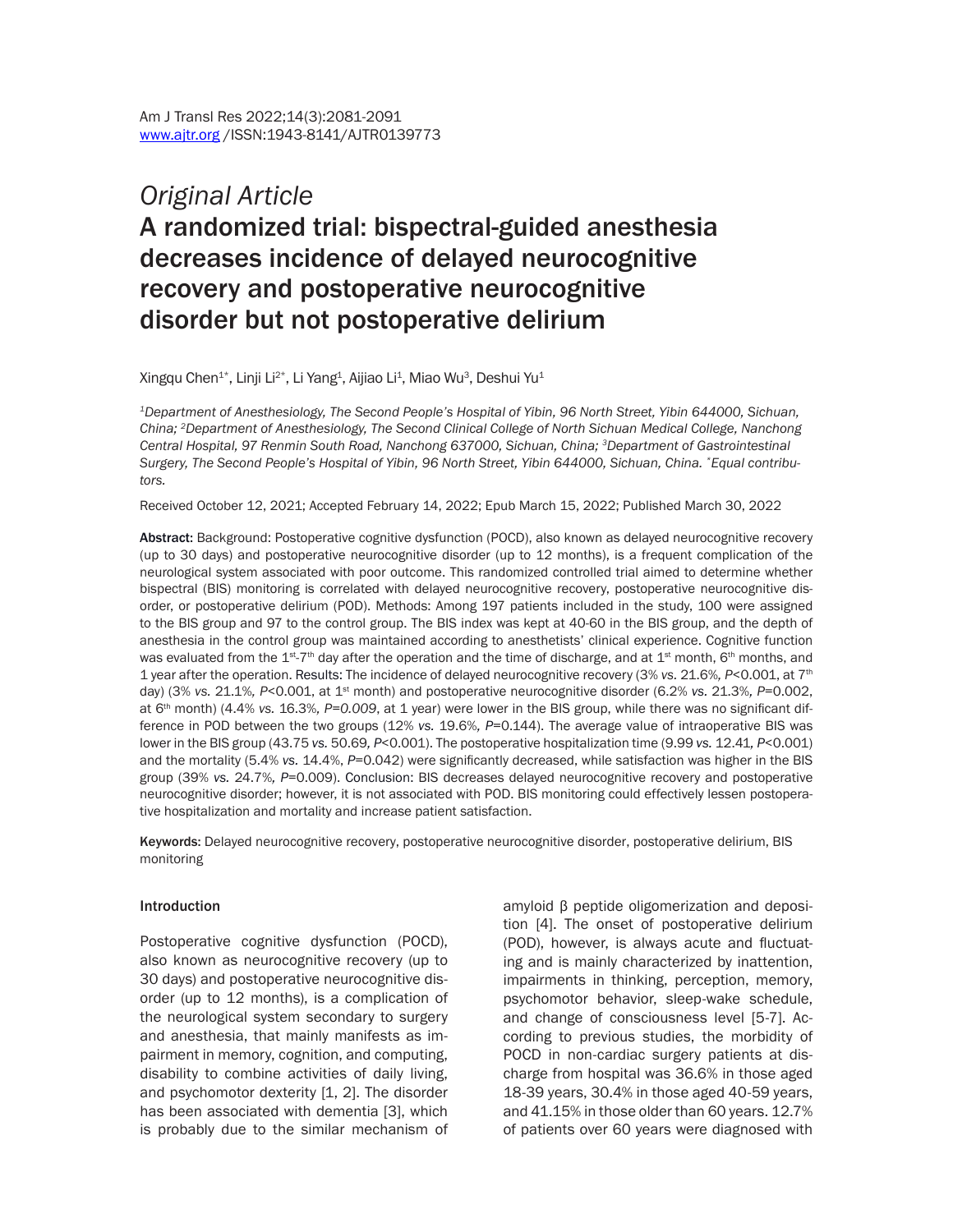POCD three months after the operation [8]. According to the type of surgery, the incidence of POD ranged from 10% to 55%. In elderly patients, the incidence of POD was reported to reach 50% [9]. The incidence of the two diseases was high, particularly in elderly patients, which is consistent with a number of studies suggesting age as an important risk factor for both diseases [10-12]. The developments of society and improved medical care have resulted in an increasingly aging population. Elderly patients increasingly undergo surgery and anesthesia, which inevitably results in a substantial increase in the incidence of delayed neurocognitive recovery, postoperative neurocognitive disorder, and POD. Consequently, the social health and medical problems caused by these diseases have attracted the attention of many scholars [9].

Some studies have summarized and classified cognitive dysfunction. For example, cognitive impairment during the preoperative and postoperative period, which includes cognitive decline diagnosed before operation (neurocognitive disorder), POD and delayed neurocognitive recovery (up to postoperative 30 days), and postoperative neurocognitive disorder (up to postoperative 12 months), have been classified as perioperative neurocognitive disorders (PND) [13].

Although the mechanism of neuroinflammation is well known, the pathogenesis of postoperative cognition impairment remains unclear [14]. There are still many studies attempting to investigate effective ways to prevent its occurrence. Intra-operative neuromonitoring has been increasingly used to monitor the effectiveness of anesthesia which primarily inhibits the experience of surgery and then disconnects consciousness from the environment [15]. For example, the BIS monitor is mainly used to indicate the depth of anesthesia by analyzing and integrating several different descriptors of the electroencephalogram (EEG) to form a single value [12, 16]. Numerous studies have indicated that monitoring anesthesia with BIS can effectively reduce anesthesia exposure and reduce the occurrence of POD [17] and POCD, as well as accelerate the recovery from anesthesia [18, 19]. While Radtke *et al.* [12] reported that monitoring depth of anesthesia did not alter the morbidity of POCD after the operation on the  $7<sup>th</sup>$  day and  $90<sup>th</sup>$  day, the available research on the relationship between the use of BIS and delayed neurocognitive recovery, postoperative neurocognitive disorder, and POD is controversial and lacking [20].

Therefore, this study aimed to explore the correlation between BIS-monitoring and the incidence of delayed neurocognitive recovery, postoperative neurocognitive disorder, and POD in laparoscopic gastrointestinal surgery.

# Material and methods

This single-center prospective randomized controlled trial included 220 patients scheduled to undergo laparoscopic gastrointestinal surgery at the Second People's Hospital of Yibin, Sichuan, China. This trial was approved by the Medical Ethics Committee of the Second People's Hospital of Yibin (referral number 2020-055-01, ChiCTR2000032463), and every patient provided informed consent. The study was performed in accordance with the ethical standards of the Declaration of Helsinki.

Patients were equally enrolled in the BIS and control groups according to computer-generated random sequences. First, member staff A designed two anesthesia plans and put them in envelopes. Second, member staff B screened the patients and extracted the envelopes. Third, member staff C implemented the anesthesia plan according to the envelope and recorded the data. Fourth, member staff D evaluated and recorded cognitive function. Finally, member staff E analyzed all the data and obtained the results. The staff participating in the study were blinded to the other data; they all received training lasting for a week before the trial started.

The inclusion criteria were as follows: the anesthesia time >2 hours; age >18 years; American Society of Anesthesiologists' physical status (ASA) of I-III.

The exclusion criteria included patients with a history of mental and neurological disorders, excessive drinking and drug abuse, addiction to opioids or tranquilizers; severe organ functional diseases, stroke; mini-mental state examination (MMSE) score <20 (as there are many rural people with no educational background in China, we chose the lower score as the stan-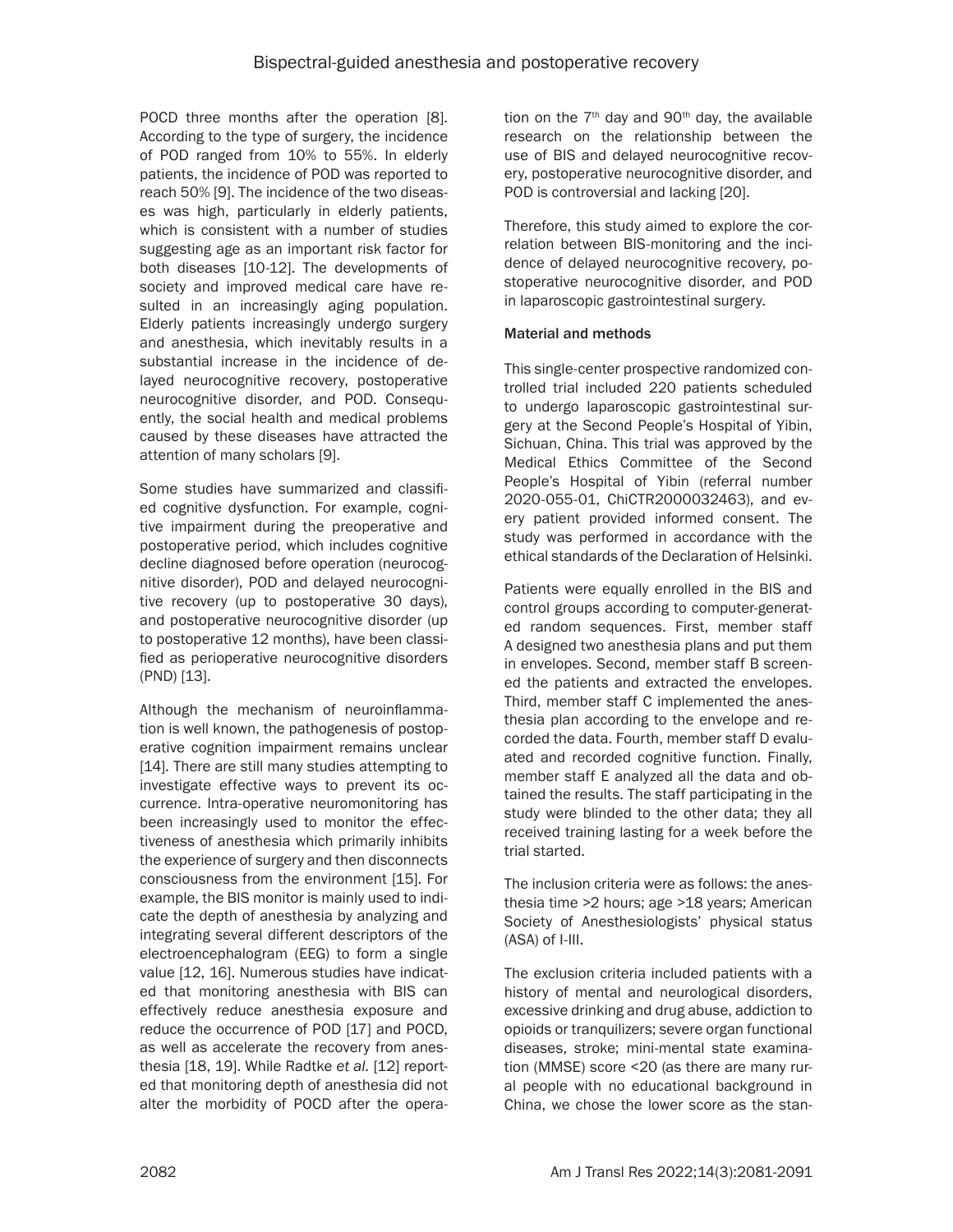dard); those that could not complete the questionnaire, and who failed to complete the operation or anesthesia.

This trial's main outcome was the incidence of delayed neurocognitive recovery on 7<sup>th</sup> day and 1 month, postoperative neurocognitive disorder at  $6<sup>th</sup>$  month and 1 year, POD from  $1<sup>st</sup>$  day to 7<sup>th</sup> day. Only two surgeons participated in the present trial, which should effectively reduce the difference caused by having more surgeons. Most of the patients were diagnosed with gastrointestinal cancer in the trial. They needed to be re-hospitalized for chemotherapy after the operation; therefore, their long-term cognitive function could be easily acquired. A series of scales could lead to adverse effects and affect patients' completion and accuracy [21]. The MMSE scale was easy to complete and reliable (in the present study, most patients had a low education level, so the acceptance of this scale was higher). We selected this scale as the only screening tool before surgery and evaluated the cognitive function, including the memory, recollection, attention, computational ability, and writing and painting abilities postoperatively [1, 22, 23]. All patients were tested with the MMSE one day before the surgery. We used the MMSE and CAM (The Confusion Assessment Method) scale, which was derived from the Diagnostic and Statistical Manual of Mental Disorders (DSM-III-R) [5, 12], to diagnose postoperative cognitive function. A patient was considered to have delayed neurocognitive recovery (at  $7<sup>th</sup>$  day and 1 month), or postoperative neurocognitive disorder (at 6<sup>th</sup> month and 1 year) when postoperative MMSE score was ≥2 points compared to preoperative scores [24, 25]; or was deemed as having POD if CAM scores were >22. If there were any doubts about the scale score, a specialist neurologist was invited to re-diagnose it.

None of the patients were premedicated. Before induction, we had already placed the electrode sensor of the BIS index (Covidien 186- 0106, YZB/USA 0793-2013) on the patient's forehead and recorded the number every 5 minutes. In the BIS group, the BIS index was maintained between 40 and 60 during anesthesia, while in the control group, it was kept at the appropriate depth for anesthesia that was decided by the anesthesiologist based on his experience. The BIS monitor was covered

and anesthesiologists were blinded to it. Next, propofol 2 mg/kg, midazolam 0.05 mg/kg, sufentanil 0.4 ug/kg, and cisatracurium 0.1 mg/kg were used to complete the induction, while an appropriate depth of anesthesia was maintained with propofol 4-12 mg/kg/h and remifentanil 0.1-0.3 ug/kg/min. The right invasive radial artery pressure was monitored, and the artery blood gas was analyzed.

During the anesthesia, mean arterial blood pressure was maintained at about 20% of its baseline. Otherwise, ephedrine, metaraminol, or nitroglycerin was used. Heart rate was kept at 50 to 100 beats per minute. Atropine and esmolol were needed if they exceeded the range. PetCO<sub>2</sub> was held at 35 to 45 mmHg by adjusting the ventilation parameters. The patients were excluded from the study if they refused the trial, or developed serious complications. EEG, PR, SPO<sub>2</sub>, NIBP, IBP, PetCO<sub>2</sub>, and BIS index were monitored and recorded in all patients for data collection.

Finally, the patient's characteristic data, such as age, sex, weight, height, body mass index (BMI), education status (years), ASA, and preoperative complications, were collected. The surgery data included infusion volume, blood transfusion volume, bleeding volume, urine volume, the dosage of anesthetics, the dose of vasoactive drugs, recovery time after the operation, concentration of CRP (C-reactive protein), and BIS value. The postoperative data included the incidence of delayed neurocognitive recovery, postoperative neurocognitive disorder and POD, anesthesia satisfaction, length of postoperative hospitalization, complications, and mortality.

## *Statistical analysis*

Data were assessed using the Statistical Product and Service Solutions Group version 22.0. Data that conformed to normal distribution were described by mean ± standard deviation, while those that did not conform to normal distribution were shown as median and range interquartile. Comparisons were made using T-tests or Rank sum test for continuous variables and Chi-square test or Fisher's exact test for dichotomous variables. A *P*<0.05 was considered a significant difference.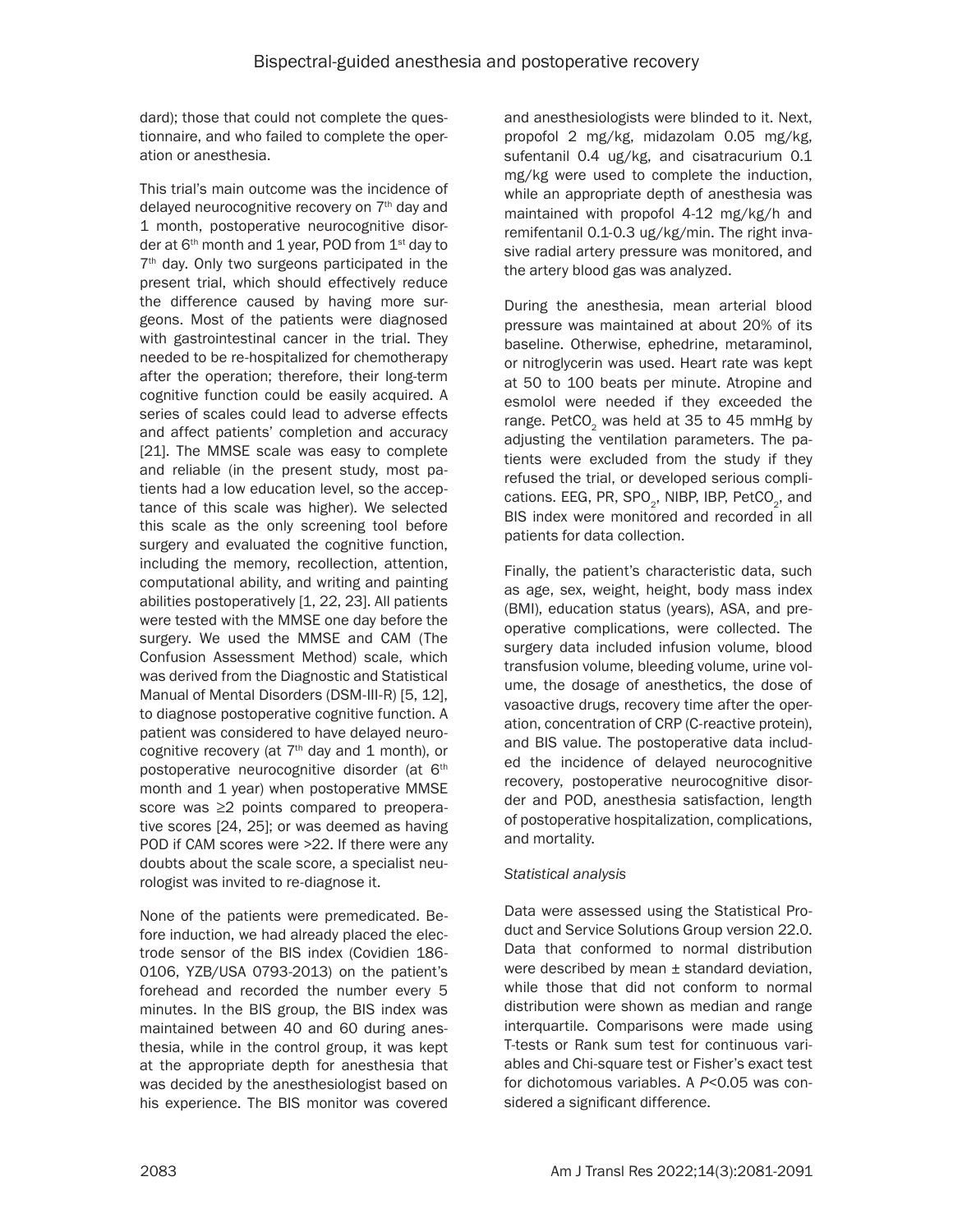

## Results

Five patients in each group were excluded because their MMSE score was <20. Surgeries were delayed for 2 patients in the BIS group and 5 patients in the control group. 1 patient in the BIS group and 3 patients in the control group were excluded as their anesthesia was <120 min. Two patients from the BIS group refused to participate in the experiment after

signing informed consent. Eventually, 100 patients from the BIS group and 97 from the control group were included in the analysis (Figure 1).

There was no significant difference in educational status, ASA, age, height, weight, BMI, and preoperative complications (coronary heart disease, hypertension, and diabetes) between the two groups (Table 1).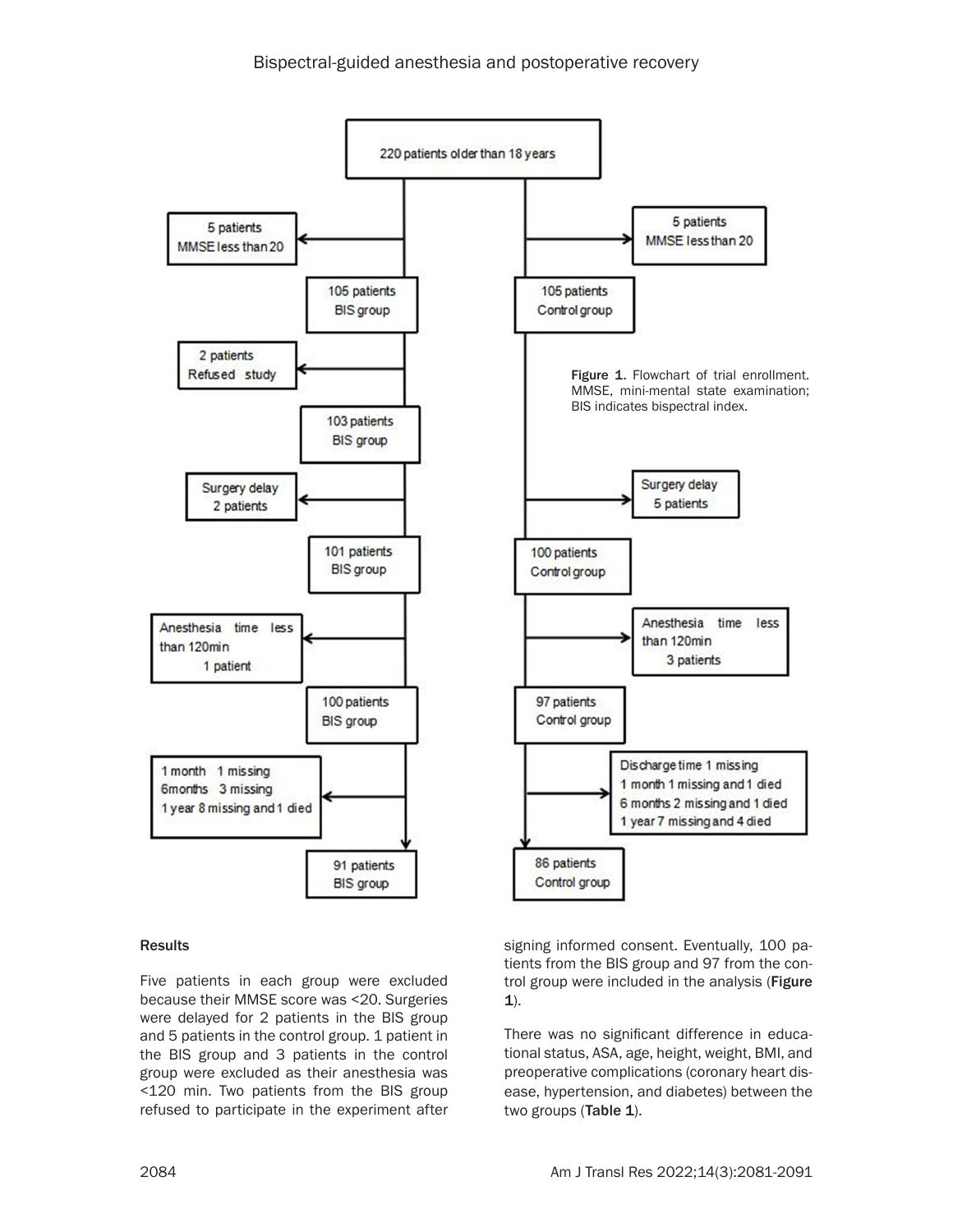| Characteristic             | BIS group<br>$(n=100)$ | Control group<br>$(n=97)$ | P     |
|----------------------------|------------------------|---------------------------|-------|
| Height (cm)                | 162.64±7.69            | 161.72±6.02               | 0.351 |
| Weight (kg)                | 59.45±7.64             | 59.78±10.64               | 0.805 |
| <b>BMI</b>                 | $22.61 \pm 3.49$       | $22.95 \pm 3.70$          | 0.512 |
| Age $(yr)$                 | 62.98±10.77            | $61.69 + 10.27$           | 0.391 |
| Education status (yr)      |                        |                           | 0.252 |
| Illiteracy                 | $1(1.0\%)$             | 6(6.2%)                   |       |
| Primary school             | 31 (31.0%)             | 36 (37.1%)                |       |
| Junior school              | 38 (38.0%)             | 32 (33.0%)                |       |
| High school                | 27 (27.0%)             | 21 (21.6%)                |       |
| Higher degree (University) | $3(3.0\%)$             | $2(2.1\%)$                |       |
| <b>ASA</b>                 |                        |                           | 0.943 |
|                            | 25 (25.0%)             | 13 (13.4%)                |       |
| $\mathbf{I}$               | 53 (53.0%)             | 75 (77.3%)                |       |
| III                        | 22 (22.0%)             | 9(9.3%)                   |       |
| Gender                     |                        |                           | 0.232 |
| Male                       | 66 (66.0%)             | 56 (57.7%)                |       |
| Female                     | 34 (34.0%)             | 41 (42.3%)                |       |
| Preoperative complications |                        |                           |       |
| Hypertension               | 23 (23.0%)             | 16 (16.5%)                | 0.252 |
| <b>Diabetes</b>            | 4 (4.0%)               | $2(2.1\%)$                | 0.429 |
| Coronary heart disease     | $8(8.0\%)$             | 5(5.2%)                   | 0.421 |

Table 1. Preoperative information of patients' characteristics

Data are shown as mean  $\pm$  standard deviation, median (range interquartile), and number (%). P<0.05 indicates significant difference.

#### Table 2. Perioperative details

|                            | <b>BIS</b> group<br>$(n=100)$ | Control group<br>$(n=97)$ | P       |
|----------------------------|-------------------------------|---------------------------|---------|
| Operation time (min)       | 235.65+62.42                  | 229.59±75.87              | 0.542   |
| Anesthesia time (min)      | 261.74±63.09                  | 253.28+76.76              | 0.400   |
| Liquid infusion (ml)       | 2021.10±583.09                | 2037.11+687.59            | 0.860   |
| Volume of bleeding (ml)    | 277.30+105.14                 | 236.70+206.11             | 0.082   |
| Dosage of anesthesia       |                               |                           |         |
| Propofol (mg)              | 1810.00+533.33                | 1336.08+461.75            | < 0.001 |
| Remifentanil (ug)          | 2207.00+766.25                | 1970.62+870.23            | 0.044   |
| Cisatracurium (mg)         | $37.61 \pm 13.59$             | $30.57 + 8.08$            | < 0.001 |
| Sufentanil (ug)            | 43.86+7.60                    | 46.90+10.73               | 0.023   |
| Dose of vasoactive drugs   | $5(5.0\%)$                    | 18 (18.6%)                | 0.003   |
| Intraoperative MABP (mmHg) | 89.22+4.92                    | $90.73 + 7.31$            | 0.093   |
| Intraoperative mean BIS    | 43.75±6.78                    | $50.69 + 6.33$            | < 0.001 |
| Concentration CRP (mg/L)   | 32.97±22.80                   | 36.86±28.43               | 0.292   |

Data are shown as mean ± standard deviation, median (range interquartile), and number (%). P<0.05 is a statistically significant difference.

There was no significant difference in transfusion volume, anesthesia time, operation time, bleeding volume, mean arterial pressure (MAP), and mean concentration of C-reaction protein (mg/L) between the two groups (Table 2). However, the dosage of propofol (1810.00±533.33 *vs.*  1336.08±461.75, *P*<0.001), cisatracurium (37.61±13.59 *vs.* 30.57±8.08, *P*<0.001), and remifentanil (2207.00± 766.25 *vs.* 1970.62±870.23, *P*=0.044) were higher in the BIS group, while the dose of sufentanil (43.86±7.60 *vs.* 46.90±10.73, *P*=0.023) was lower than that in the control group. The MAP was similar in the two groups, while the use of vasoactive drugs (5.0 *vs.* 18.6%, *P*=0.003) was higher in the control group (Table 2).

There was no significant difference in postoperative ICU admission between the two groups (6% *vs.* 5.2%, *P*= 0.796). In the BIS group, the time of postoperative recovery (24.76±9.36 *vs.* 29.49± 9.72, *P*=0.001) and the length of postoperative hospitalization (9.99±3.94 *vs.* 12.41±4.61, *P*<0.001) were shorter than that in the control group. Also, the mortality (5.4% *vs.* 14.4%, *P*=0.042) in the BIS group was lower than that in the control group. Patients' satisfaction (*P*= 0.009) in the BIS group was better compared to the control group (Table 3).

There was a significant difference between the two groups when comparing BIS regarding delayed neurocognitive recovery and postoperative neurocognitive disorder (Table 4).

The incidence of delayed neurocognitive recovery and

postoperative neurocognitive disorder generally showed a downward trend. The lowest morbidity of delayed neurocognitive recovery in the two groups was at discharge time (1% *vs.*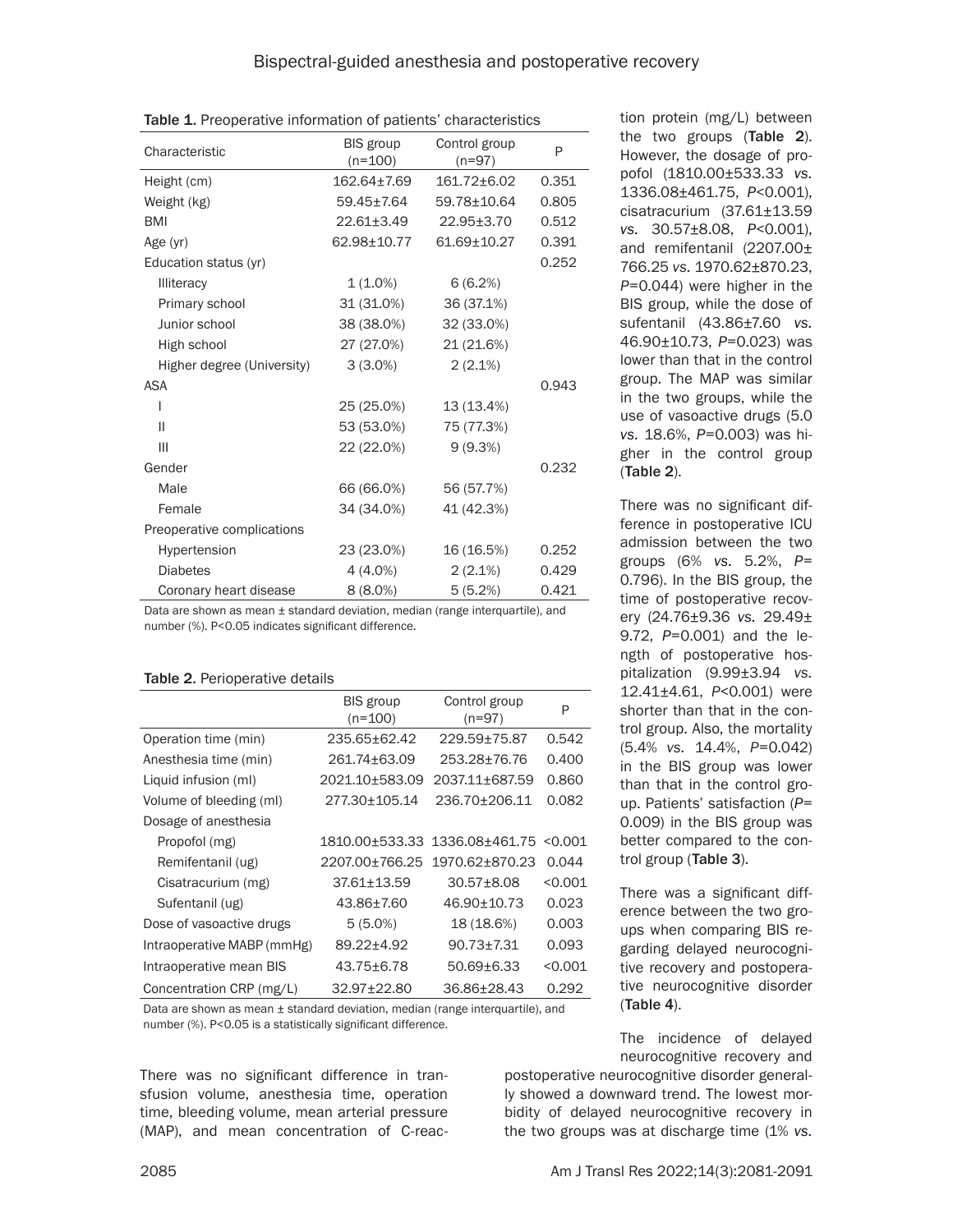| Table 3. Patients' information after the operation |  |  |  |
|----------------------------------------------------|--|--|--|
|----------------------------------------------------|--|--|--|

|                                  | <b>BIS</b> group<br>$(n=100)$ | Control group<br>$(n=97)$ | P       |
|----------------------------------|-------------------------------|---------------------------|---------|
| Stop medication-discharged (min) | 24.76+9.36                    | 29.49+9.72                | 0.001   |
| ICU admission                    | $6(6.0\%)$                    | 5(5.2%)                   | 0.796   |
| Postoperative hospital stay (d)  | $9.99 + 3.94$                 | $12.41 \pm 4.61$          | < 0.001 |
| Satisfaction                     |                               |                           | 0.009   |
| 0                                | $\Omega$                      | Ω                         |         |
| 1                                | 25 (25.0%)                    | 44 (45.4%)                |         |
| 2                                | 36 (36.0%)                    | 29 (29.9%)                |         |
| 3                                | 39 (39.0%)                    | 24 (24.7%)                |         |
| Death                            | 5(5.4%)                       | 13 (14.4%)                | 0.042   |

Data are shown as mean ± standard deviation, median (range interquartile), and number (%). P<0.05 indicates a significant difference. Satisfaction: 0 means dissatisfied, 1 means average, 2 means slightly satisfied, and 3 means satisfied.

Table 4. Main outcomes of delayed neurocognitive recovery, postoperative neurocognitive disorder, and postoperative delirium

|                                       | <b>BIS</b> group | Control<br>group | P       |
|---------------------------------------|------------------|------------------|---------|
| Delayed neurocognitive recovery       |                  |                  |         |
| 7 <sup>th</sup> day (B=100, C=97)     | $3(3.0\%)$       | 21 (21.6%)       | < 0.001 |
| 1 month (B=100, C=95)                 | $3(3.0\%)$       | 20 (21.1%)       | < 0.001 |
| Discharge $(B=100, C=96)$             | $1(1.0\%)$       | 8(8.3%)          | 0.035   |
| Postoperative neurocognitive disorder |                  |                  |         |
| $6th$ month (B=97, C=94)              | 6(6.2%)          | 20 (21.3%)       | 0.002   |
| 1 year (B=91, C=86)                   | 4(4.4%           | 14 (16.3%)       | 0.009   |
| POD (B=100, C=97)                     | 12 (12.0%)       | 19 (19.6%)       | 0.144   |

Data are shown as mean ± standard deviation, median (range interquartile), and number (%). B is the number of patients in the BIS group, and C is the number of patients in the control group.



group. The highest incidence of 6.2% at postoperative 6<sup>th</sup> month in the BIS group was still lower than that at each time point in the control group (Table 4).

Figure 2 shows the mean score of MMSE in the BIS group that was moderately increased until discharge time point and then decreased. At the same time, there was a decrease in the control group except for the discharge time point. The results showed that the BIS value in the BIS group was lower than in the control group (43.75 *vs.*  50.69, *P<0.001*).

In order to further explore the relationship of BIS values and the incidence of cognitive dysfunction, patients were divided in the control group into a postoperative cognitive impairment group (those who experienced the BIS value beyond 40-60, including delayed neurocognitive recovery and postoperative neurocognitive disorder) and a non-postoperative cognitive impairment group. There was no significant difference between the two groups in the time distribution when the BIS number was out of the standard range (Table 5).

The occurrence of POD in the BIS group and control group was 12% and 19.6% in the first three days, without statistical difference between the two groups.

#### **Discussion**

The main finding of the present study was that BISmonitoring during anesthesia

Figure 2. MMSE scores of the two groups at different time points.

8.3%). The highest morbidity of postoperative cognitive dysfunction was 21.6% in the control reduced the incidence of delayed neurocognitive recovery and postoperative neurocognitive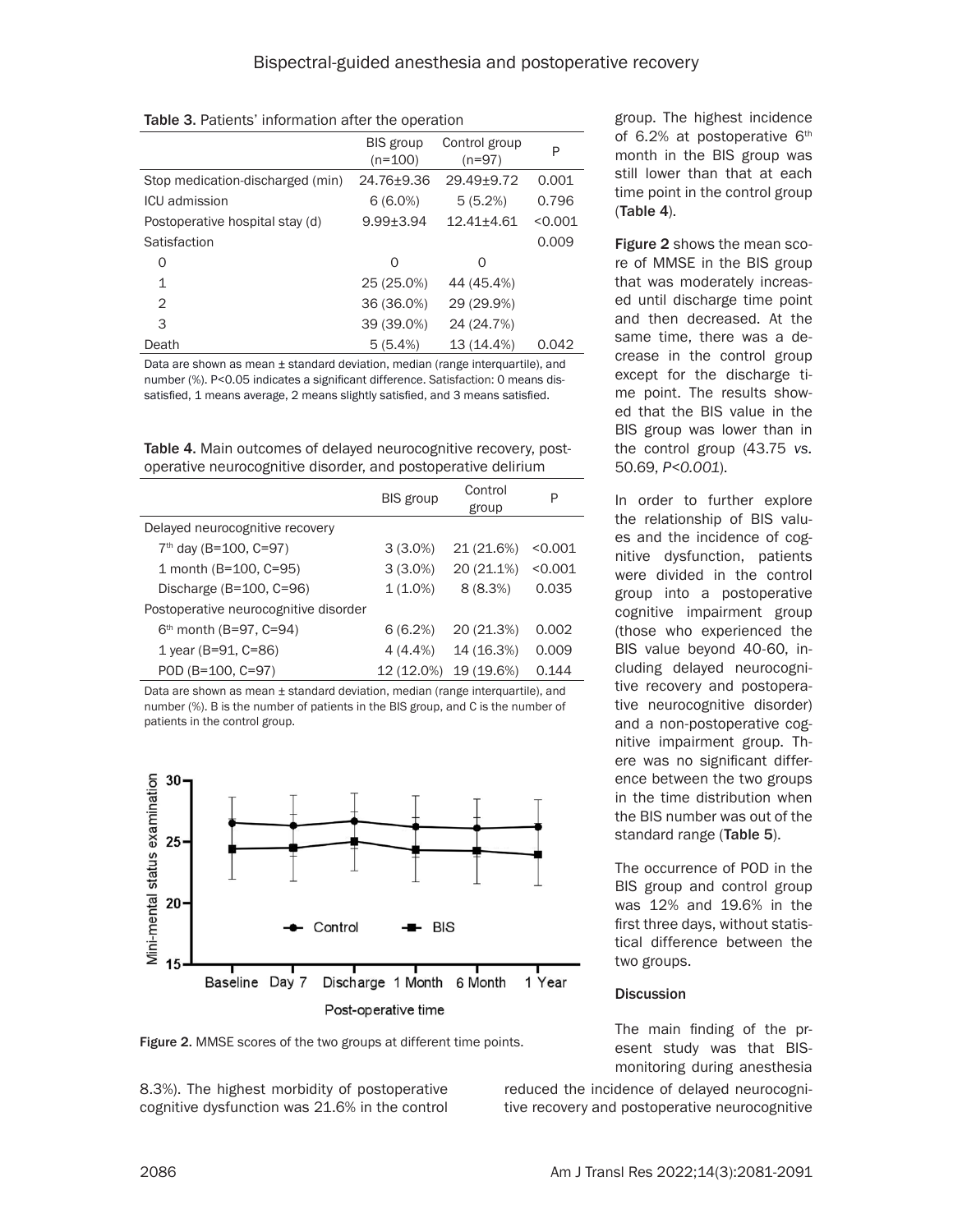|                                   | No postoperative cognitive<br>impairment (min) | Postoperative cognitive<br>impairment (min) | P     |
|-----------------------------------|------------------------------------------------|---------------------------------------------|-------|
| POCD $7th$ day (Np=21, Nn=76)     |                                                |                                             |       |
| BIS < 40                          | 20.0 (0.00, 55.0)                              | 40.0 (10.0, 67.5)                           | 0.144 |
| <b>BIS&gt;60</b>                  | 40.0 (11.25, 82.5)                             | 15.0 (7.5, 60.0)                            | 0.155 |
| POCD 1 month (Np=20, Nn=75)       |                                                |                                             |       |
| BIS < 40                          | 20.0 (0.0, 60.0)                               | 32.5(6.25, 57.5)                            | 0.523 |
| <b>BIS&gt;60</b>                  | 30.0 (10.0, 75.0)                              | 40.0 (11.25, 68.75)                         | 0.745 |
| POCD discharge (Np=8, Nn=88)      |                                                |                                             |       |
| BIS < 40                          | 22.5(0.0, 55.0)                                | 42.5 (2.5, 73.75)                           | 0.502 |
| <b>BIS&gt;60</b>                  | 40.0 (10.0, 75.0)                              | 25.0 (6.25, 62.5)                           | 0.562 |
| POCD $6th$ month (Np=20, Nn=74)   |                                                |                                             |       |
| BIS < 40                          | 20.0 (0.0, 56.25)                              | 32.5 (11.25, 63.75)                         | 0.231 |
| <b>BIS&gt;60</b>                  | 40.0 (10.0, 71.25)                             | 22.5 (6.25, 66.25)                          | 0.433 |
| POCD 1 year ( $Np=14$ , $Nn=72$ ) |                                                |                                             |       |
| <b>BIS&lt;40</b>                  | 20.0 (0.0, 58.75)                              | 32.5(3.75, 65.0)                            | 0.657 |
| <b>BIS&gt;60</b>                  | 35.0 (10.0, 68.75)                             | 27.5 (5.0, 57.5)                            | 0.441 |

| Table 5. Comparison of the time distribution of BIS beyond the range in the control group |  |  |
|-------------------------------------------------------------------------------------------|--|--|
|-------------------------------------------------------------------------------------------|--|--|

Data are shown as the median (range interquartile). (Np means the number in the postoperative cognitive impairment group; Nn means the number in the non-postoperative cognitive impairment group).

disorder. This may be because the BIS value within the normal range reduced the effects of neuroinflammation [26] associated with lighter anesthesia and the toxic effects of drugs associated with deeper anesthesia. Also, patients in the BIS group who were continuously under deeper anesthesia (mean BIS=43.75) had decreased postoperative cognitive impairment. Moreover, the time under deep anesthesia (BIS <40) and light anesthesia (BIS>60) among patients with POCD and patients without POCD were similar in the control group. Thus, the BIS value and the value combined with the duration could be construed as a risk factor.

The curve of the score with MMSE (Figure 1) revealed that the mean score of MMSE in the two groups had increasing and decreasing trends. This illustrated that the BIS monitoring effectively reduced postoperative cognitive impairment or even improved postoperative cognitive function [27]. It is possible that besides the learning effect, most patients performed well at answering the questionnaire since they were in a better mood and were already familiar with the hospital environment at discharge.

Our study demonstrated that the postoperative cognitive disorder at different time points had different fluctuations and downtrends.

According to our data, the postoperative cognitive disorder was a common complication after surgery, whose onset time may be very late. Although most of the patients' symptoms were usually reversible, some people still suffered from a decline in cognitive function. Moreover, the highest morbidity was 21.6%, which was similar to the results reported by Chan *et al.* [18]. In general, the occurrence of delayed neurocognitive recovery and postoperative neurocognitive disorder was higher in the control group at all time points, which showed that the use of BIS could effectively decrease the occurrence of postoperative cognitive impairment [17, 28]. In our study, the BIS group who received high doses of anesthesia had a more stable cardiovascular response, better postoperative recovery, and overall higher satisfaction, which may lead to a lower cognitive dysfunction in the BIS group.

Our results were in line with Chan *et al.* [19], who reported that BIS-guided anesthesia could decrease the risk of POCD and POD three months after surgery in 921 elderly patients who underwent non-cardiac surgery. Also, their median BIS value was 53 *vs.* 38.6 in the BIS group, with a lower dose of anesthetic in the control group, which was opposite to our BIS value in the BIS and control groups (43.75 *vs.*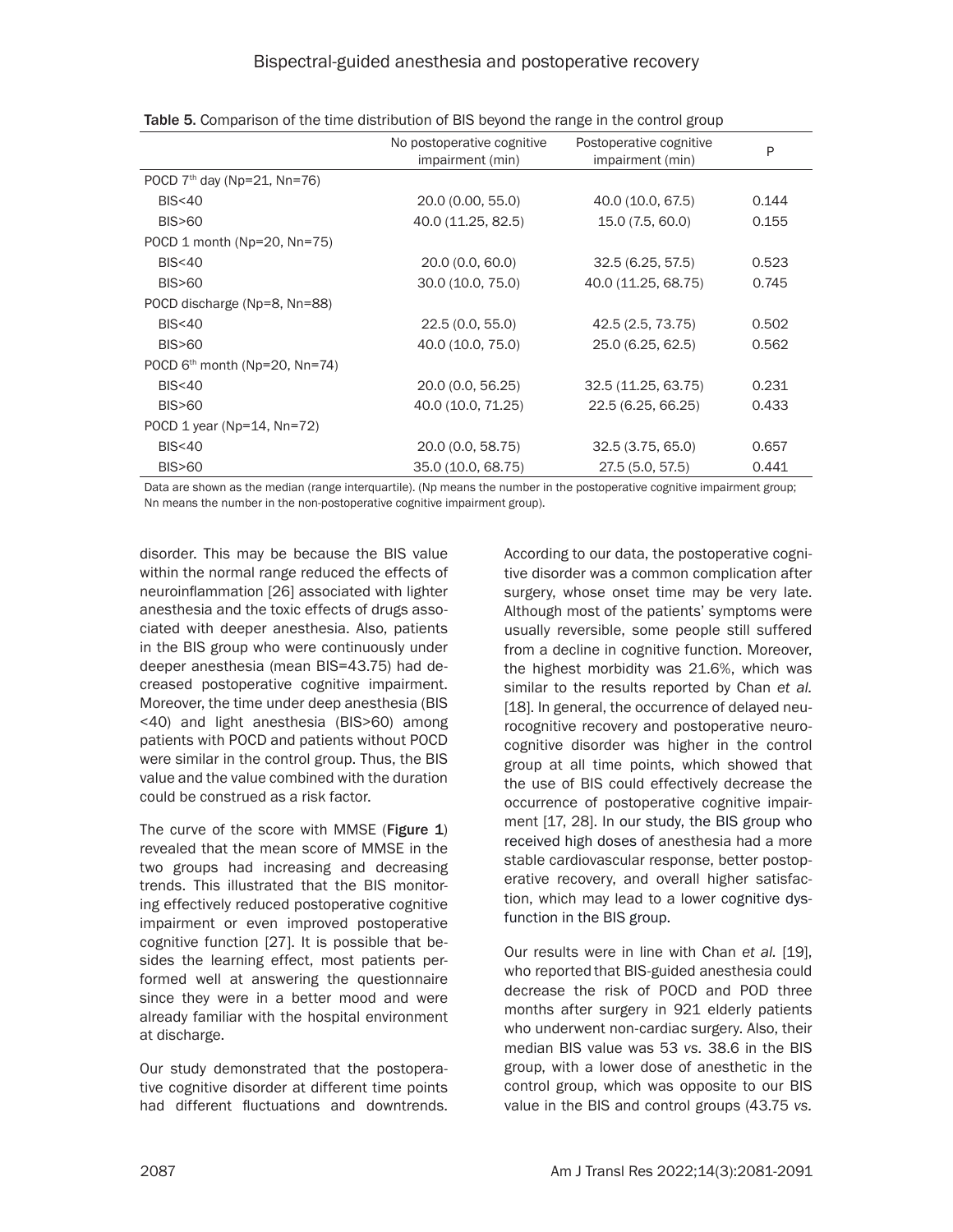50.69). This may be due to the larger doses of narcotic drugs used in our study.

At the same time, Farag *et al.* [29] discovered that a deeper (median BIS 39 *vs.* 51) anesthesia was associated with better cognitive function 4-6 weeks postoperatively in 74 patients, which may be due to lower BIS. Deeper anesthesia means a lower metabolic rate of the brain, which can increase the tolerance to ischemia and hypoxia, reducing the body's stress response [18]. These results were similar to the findings of Tasbihgou and colleagues [30], arguing that deepening anesthesia attenuated the brain changes associated with hypoxia in rats. In addition, these studies illustrated that deep anesthesia, which was associated with inhibition of inflammation [31] and burst suppression, may be protective factors against POCD [32]. This is consistent with our findings, where patients with a relatively lower value (43.75 *vs.* 50.69) had a lower incidence of delayed neurocognitive recovery and postoperative neurocognitive disorder.

Radtke *et al.* [12] evaluated BIS with POCD and POD in 1155 patients, revealing that BIS did not change the incidence of POCD on 7<sup>th</sup> and 90<sup>th</sup> day postoperatively. This may be because the BIS values in their two groups of patients were similar, while in our study, there were substantial differences (43.75 *vs.* 50.69, *P*<0.001). Also, the observation period in our study was longer, and the results from 3 months after operation were not included. Cao *et al.* [1] also pointed out that there were no significant differences in the BIS group compared to the control group (15.15% *vs.* 33.33%) after 7 days, which was inconsistent with our study as our sample size was small. Moreover, their postoperative cognition impairment incidence was higher compared to both groups in our study, which is probably due to substantial trauma induced by liver transplantation. Compared to the stress response to surgical trauma, anesthesia may have a more negligible effect on cognitive impairment.

Several studies showed that lower BIS implied a larger dose of anesthetic, which in turn contributed to the risk of POCD. For example, intraoperative hypotension [5] and increased toxicity of drugs [17] were found to be detrimental to postoperative cognitive function [18, 27, 33].

In our study, a relatively lower mean BIS value was normal. Although the anesthetic dose was increased and the active vascular drug dosage was lower in the BIS group, there was no noticeable difference in the mean ABP between the two groups. Therefore, our study's relatively lower BIS value was appropriate, and using BIS-monitoring could decrease the incidence of postoperative cognitive disorder. The morbidity of POD was 19.6% in the control group, which was consistent with Evered's results [13] (15- 53%). Also, the morbidity mainly occurred during the first three days [34] due to the effects of anxiety, pain [35], and residual anesthetic. Yet, the difference was not statistically significant between the groups in the present study, which may be due to the following reasons: first, postoperative cognitive disorder occurred more frequently in elderly patients with poor outcomes and increased mortality [11]. However, some patients were younger than 60 years old, although the two groups' mean age was >60 years old (62.98 *vs.* 61.69, *P*=0.391). Second, the sample size was too small to reveal the obvious differences. Third, the patients' satisfaction in the two groups was high (no dissatisfaction was reported) due to the good postoperative analgesia, consultation, and comfort provided from 1 to 7 days after the operation, which may be the protective factors for POD [36]. Finally, stable circulation in the perioperative period and the absence of serious complications in patients may reduce the occurrence of POD. In addition, the low activity of POD [5] may be omitted by researchers, which can also decrease the POD rates and may result in no significant difference between the two groups.

When BIS was maintained in a fixed range of 40-60, it could reduce the inflammatory reaction and intraoperative awareness induced by light anesthesia. At the same time, it decreased the harm of hypotension and burst suppression caused by deep anesthesia. The BIS monitoring reduced the time of post-operation recovery (24.76±9.36 *vs.* 29.49±9.72, *P*= 0.001), and the length of postoperative hospitalization (9.99±3.94 *vs.* 12.41±4.61, *P*< 0.001), as well as increased the patients' satisfaction (*P*=0.009).

The lower average value of BIS group patients led to a higher intraoperative dose of anesthet-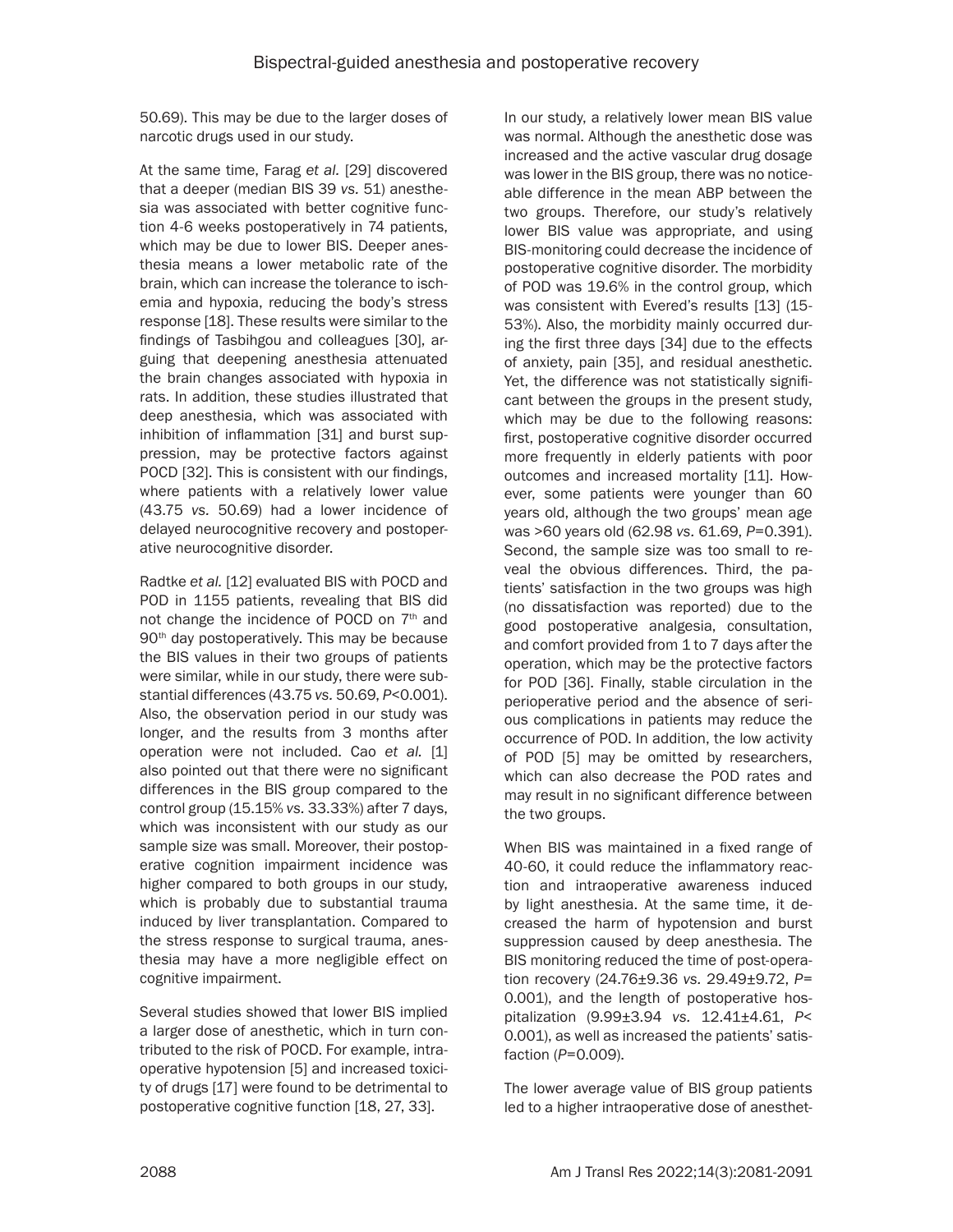ic drugs. In contrast, the control group had a lower dose of anesthetic drugs and a higher dosage of vasoactive drugs due to an unstable cardiovascular system, which led to increased use of sufentanil for postoperative analgesia that in turn may lead to a longer recovery from anesthesia and lower satisfaction.

Furthermore, the significantly shorter postoperative recovery time and the shorter length of postoperative hospital stays in the BIS group suggested that patients had better recovery from surgery and disease. Also, a lower mortality rate after surgery was observed in the BIS group (5.4% *vs.* 14.4%, *P*=0.042).

Finally, CRP concentration in the two groups associated with inflammation showed no significant difference, probably due to the mean BIS value in the standard range of 40-60. Delayed neurocognitive recovery, postoperative neurocognitive disorder, and POD were frequent complications after the operation, whose detailed pathogenesis remains unclear [37]. The risk factors were increasing age [24], poor education [5], preoperative complications, preoperation cognitive impairment, poor functional status, depression, alcohol abuse, the duration and type of anesthesia, homeostasis, hypotension, infection, hypoxia, and pain [6, 8, 27, 36, 38, 39]. Besides, a more significant risk factor may be surgery, as it has been previously reported that surgery is more likely to lead to cognitive decline than anesthetics [40].

At present, there is no golden standard [41, 42] for diagnosis or effective treatment [36] of delayed neurocognitive recovery, postoperative neurocognitive disorder, and POD. Furthermore, although BIS has been widely used, there are few controversial studies on the relationship between BIS and postoperative cognitive impairment. Therefore, this prospective randomized clinical trial aimed to investigate whether there was a correlation between BIS and delayed neurocognitive recovery, postoperative neurocognitive disorder, and POD in order to provide a new method to reduce postoperative cognitive impairment.

In general, the operation type was single, there were two surgeons who performed all the operations, and there were no ASA IV patients in the two groups, so the results were reliable. Consultation and comfort were provided timely. The most important aspect is that our study involved both long-term and short-term cognitive outcomes.

There are several limitations to the present study. First, MMSE could not accurately judge the damage of specific brain functional areas or the false-negative results of delayed neurocognitive recovery and postoperative neurocognitive disorder caused by mutual compensation of functional brain areas. Second, there was no other control group in the general population that could be used to exclude normal cognitive changes. Third, our study included a small proportion of diabetic patients, and diabetes was previously associated with POCD [43].

In summary, delayed neurocognitive recovery and postoperative neurocognitive disorders are common, reversible, and long-term complications after an operation. Using BIS can decrease delayed neurocognitive recovery and postoperative neurocognitive disorder regardless of the patient's age (>18 years old), shorten the postoperative hospitalization stay and the mortality, and increase the patients' satisfaction.

## Disclosure of conflict of interest

None.

Address correspondence to: Dr. Deshui Yu, Department of Anesthesiology, The Second People's Hospital of Yibin, 96 North Street, Yibin 644000, Sichuan, China. Tel: +86-17711228120; E-mail: [ybanesthesia@sina.com](mailto:ybanesthesia@sina.com)

## References

- [1] Cao YH, Chi P, Zhao YX and Dong XC. Effect of bispectral index-guided anesthesia on consumption of anesthetics and early postoperative cognitive dysfunction after liver transplantation: an observational study. Medicine (Baltimore) 2017; 96: e7966.
- [2] Song Z, Fu P, Chen M and Bi Q. Association of CT perfusion and postoperative cognitive dysfunction after off-pump coronary artery bypass grafting. Neurol Res 2016; 38: 533-537.
- [3] Cottrell JE and Hartung J. Anesthesia and cognitive outcome in elderly patients: a narrative viewpoint. J Neurosurg Anesthesiol 2020; 32: 9-17.
- [4] Steinmetz J, Siersma V, Kessing LV and Rasmussen LS. Is postoperative cognitive dysfunction a risk factor for dementia? A cohort follow-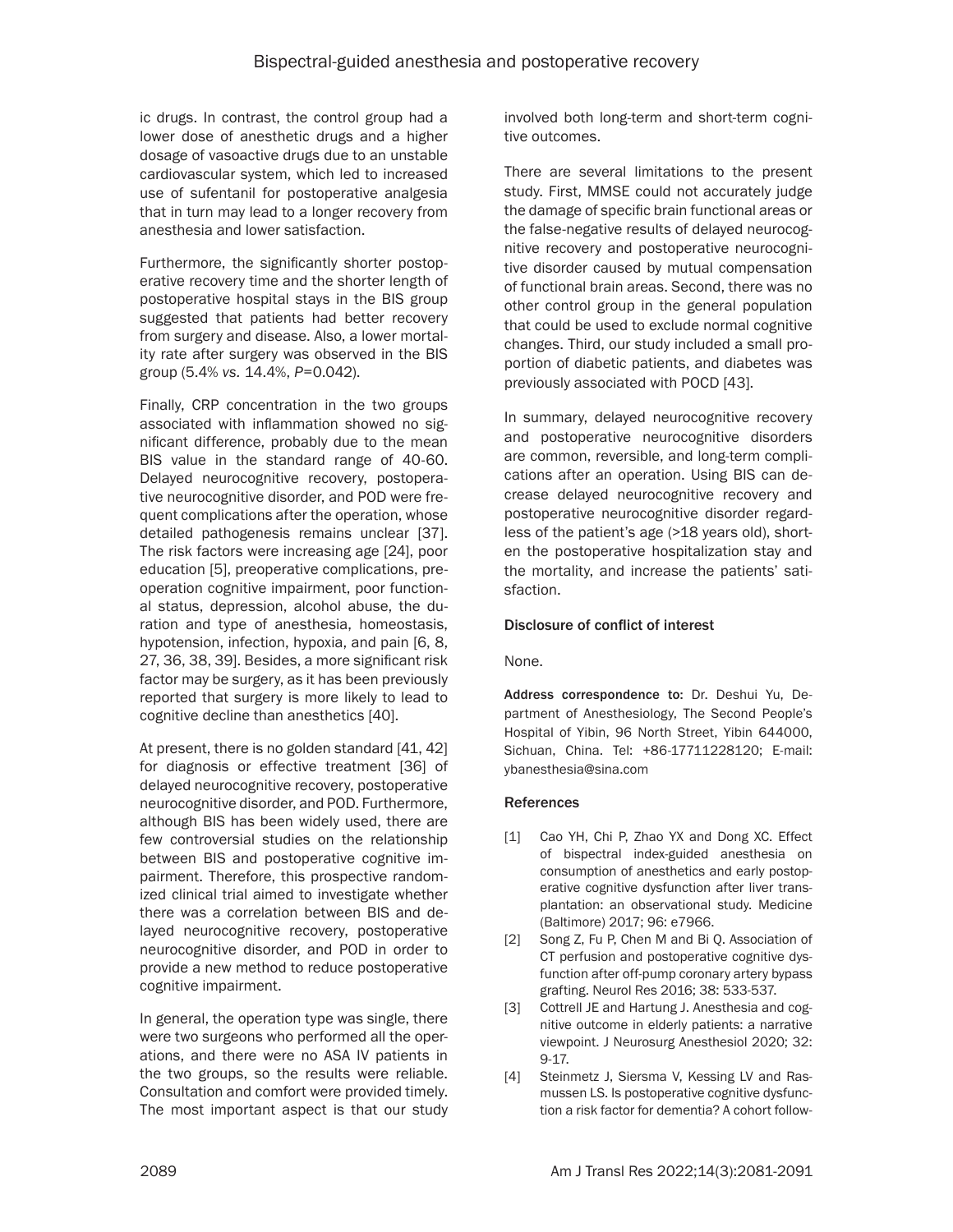up study. Br J Anaesth 2013; 110 Suppl 1: i92-97.

- [5] Vacas S, Degos V, Feng X and Maze M. The neuroinflammatory response of postoperative cognitive decline. Br Med Bull 2013; 106: 161- 178.
- [6] Steinmetz J and Rasmussen LS. Peri-operative cognitive dysfunction and protection. Anaesthesia 2016; 71 Suppl 1: 58-63.
- [7] Soehle M, Dittmann A, Ellerkmann RK, Baumgarten G, Putensen C and Guenther U. Intraoperative burst suppression is associated with postoperative delirium following cardiac surgery: a prospective, observational study. BMC Anesthesiol 2015; 15: 61.
- [8] Rundshagen I. Postoperative cognitive dysfunction. Dtsch Arztebl Int 2014; 111: 119- 125.
- [9] Pappa M, Theodosiadis N, Tsounis A and Sarafis P. Pathogenesis and treatment of post-operative cognitive dysfunction. Electron Physician 2017; 9: 3768-3775.
- [10] Xie Z and Tanzi RE. Alzheimer's disease and post-operative cognitive dysfunction. Exp Gerontol 2006; 41: 346-359.
- [11] Callaway JK, Jones NC, Royse AG and Royse CF. Memory impairment in rats after desflurane anesthesia is age and dose dependent. J Alzheimers Dis 2015; 44: 995-1005.
- [12] Radtke FM, Franck M, Lendner J, Krüger S, Wernecke KD and Spies CD. Monitoring depth of anaesthesia in a randomized trial decreases the rate of postoperative delirium but not postoperative cognitive dysfunction. Br J Anaesth 2013; 110 Suppl 1: i98-105.
- [13] Evered L, Silbert B, Scott DA and Eckenhoff RG. Recommendations for a new perioperative cognitive impairment nomenclature. Alzheimers Dement 2019; 15: 1115-1116.
- [14] Jildenstål PK, Hallén JL, Rawal N, Berggren L and Jakobsson JG. AAI-guided anaesthesia is associated with lower incidence of 24-h MMSE <25 and may impact the IL-6 response. Int J Surg 2014; 12: 290-295.
- [15] Sanders RD, Tononi G, Laureys S and Sleigh JW. Unresponsiveness ≠ unconsciousness. Anesthesiology 2012; 116: 946-959.
- [16] Tiefenthaler W, Colvin J, Steger B, Pfeiffer KP, Moser PL, Walde J, Lorenz IH and Kolbitsch C. How bispectral index compares to spectral entropy of the EEG and A-line ARX index in the same patient. Open Med (Wars) 2018; 13: 583-596.
- [17] Luo C and Zou W. Cerebral monitoring of anaesthesia on reducing cognitive dysfunction and postoperative delirium: a systematic review. J Int Med Res 2018; 46: 4100-4110.
- [18] Chan MT, Cheng BC, Lee TM and Gin T; CODA Trial Group. BIS-guided anesthesia decreases

postoperative delirium and cognitive decline. J Neurosurg Anesthesiol 2013; 25: 33-42.

- [19] Strøm C, Rasmussen LS and Sieber FE. Should general anaesthesia be avoided in the elderly? Anaesthesia 2014; 69 Suppl 1: 35-44.
- [20] Lu X, Jin X, Yang S and Xia Y. The correlation of the depth of anesthesia and postoperative cognitive impairment: a meta-analysis based on randomized controlled trials. J Clin Anesth 2018; 45: 55-59.
- [21] Shu AH, Wang Q and Chen XB. Effect of different depths of anesthesia on postoperative cognitive function in laparoscopic patients: a randomized clinical trial. Curr Med Res Opin 2015; 31: 1883-1887.
- [22] Meineke M, Applegate RL 2nd, Rasmussen T, Anderson D, Azer S, Mehdizadeh A, Kim A and Allard M. Cognitive dysfunction following desflurane versus sevoflurane general anesthesia in elderly patients: a randomized controlled trial. Med Gas Res 2014; 4: 6.
- [23] Qiao Y, Feng H, Zhao T, Yan H, Zhang H and Zhao X. Postoperative cognitive dysfunction after inhalational anesthesia in elderly patients undergoing major surgery: the influence of anesthetic technique, cerebral injury and systemic inflammation. BMC Anesthesiol 2015; 15: 154.
- [24] Xu T, Bo L, Wang J, Zhao Z, Xu Z, Deng X and Zhu W. Risk factors for early postoperative cognitive dysfunction after non-coronary bypass surgery in Chinese population. J Cardiothorac Surg 2013; 8: 204.
- [25] Deng LQ, Hou LN, Song FX, Zhu HY, Zhao HY, Chen G and Li JJ. Effect of pre-emptive analgesia by continuous femoral nerve block on early postoperative cognitive function following total knee arthroplasty in elderly patients. Exp Ther Med 2017; 13: 1592-1597.
- [26] Evered LA and Silbert BS. Postoperative cognitive dysfunction and noncardiac surgery. Anesth Analg 2018; 127: 496-505.
- [27] Needham MJ, Webb CE and Bryden DC. Postoperative cognitive dysfunction and dementia: what we need to know and do. Br J Anaesth 2017; 119: i115-i125.
- [28] Bocskai T, Kovács M, Szakács Z, Gede N, Hegyi P, Varga G, Pap I, Tóth I, Révész P, Szanyi I, Németh A, Gerlinger I, Karádi K and Lujber L. Is the bispectral index monitoring protective against postoperative cognitive decline? A systematic review with meta-analysis. PLoS One 2020; 15: e0229018.
- [29] Farag E, Chelune GJ, Schubert A and Mascha EJ. Is depth of anesthesia, as assessed by the bispectral Index, related to postoperative cognitive dysfunction and recovery? Anesth Analg 2006; 103: 633-640.